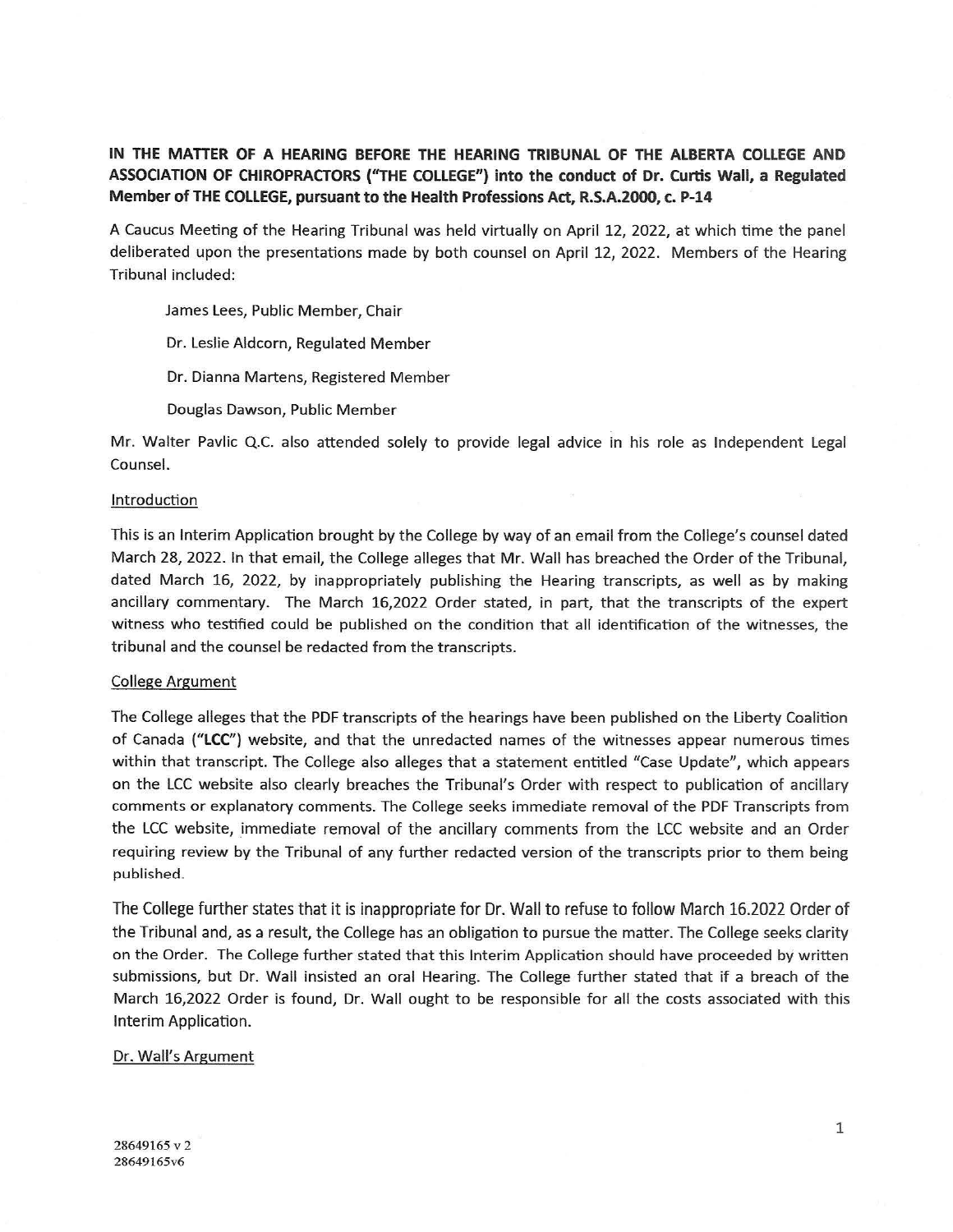Dr. Wall responded by stating that the parties were in agreement that the redaction of any identifying portions of the evidence were to operate to ensure that only the Tribunal members, counsel, the Complaints Director and any staff, as well as the College's expert witness would not be identified. Dr. Wall maintains that there was no suggestion that Dr. Wall or any of his witnesses would be required to have any of their evidence redacted, and that the College's interpretation of the March 16, 2022 Order results in the Tribunal granting a remedy that was not requested. Dr. Wall further states that if there was any breach of the Order, it arose as a result of the ambiguity of the Order and that he at no time intentionally breached the Order. Dr. Wall maintains that he reasonably operated under the presumption of publication, and that any breach was inadvertent, and that there has been no evidence of any harm arising from that breach. He asks that the College not be granted costs , and that the costs of this Application ought to be deducted from any costs that may ultimately be awarded against him at the conclusion of this matter

## Decision

We have now had an opportunity to review the transcripts of February 25, 2022, the email from the College dated March 28, 2022, the reply submissions of Dr. Wall dated March 29, 2022, our Order of March 16, 2022, as well as the oral submissions of counsel.

In reviewing these materials, we note that the submissions made by the College on February 25, 2022 included a request for a complete ban on publication. While it is true that counsel for the College, as well as Dr. Wall, discussed potential lesser remedies, the initial request of the College, which was never withdrawn, was for a complete ban on publication.

When considering the submissions of the parties prior to issuing the March 16, 2022 Order, we reviewed the representations of Dr. Wall, where he expressly stated that any information that was to be released would be fully redacted, and that the authors of the evidence presented would also have their names redacted. We subsequently ordered that only the transcripts of the expert witnesses would be published, on the express condition that the identification of the expert witnesses, the tribunal members and counsel be redacted from those transcripts. Our intention at that time was that the term 'expert witnesses' was to include all expert witnesses, and that the term 'counsel' was to include all counsel.

While a literal reading of the March 16, 2022 Order makes it very clear that the panel intended to exclude the identification of all expert witnesses, we do appreciate Dr. Wall's position that he applied a liberal, if not literal, interpretation to that Order, and assumed that the Order only applied to the witnesses of the College.

We do find that Dr. Wall violated the spirit of the Order. We do note that we expressly indicated that if there was any question with respect to the Order, and if the parties required further direction, the panel was prepared to reconvene to provide that direction. Dr. Wall should have availed himself of the opportunity to reconvene the panel and obtain further direction. Had Dr. Wall done so, it is very likely that the need for this Hearing would have been avoided.

We have also reviewed the ancillary comments complained of by the College. We do not find that they violated the Order. The ancillary comments do not contain any information that identifies the name of any of the expert witnesses. The complaint made by the College on that point is dismissed.